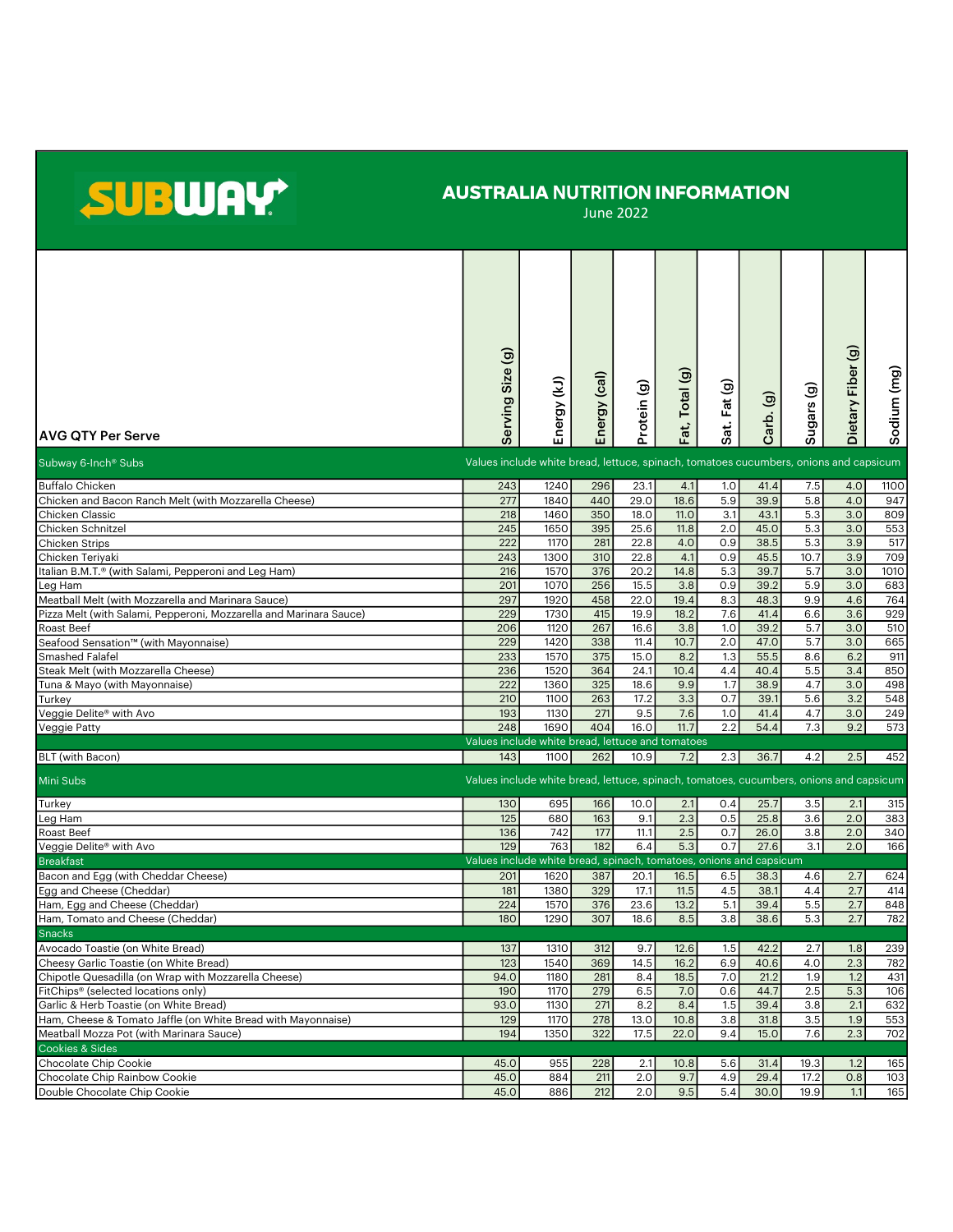| <b>AVG QTY Per Serve</b>                                | ම<br>Size<br>Serving                     | Energy (kJ) | Energy (cal) | Protein (g) | Total (g)<br>Fat, | Sat. Fat (g) | $\widehat{\mathbf{e}}$<br>Carb. | ම<br>Sugars | Dietary Fiber (g) | Sodium (mg) |
|---------------------------------------------------------|------------------------------------------|-------------|--------------|-------------|-------------------|--------------|---------------------------------|-------------|-------------------|-------------|
| Raspberry Cheesecake Cookie                             | 45.0                                     | 853         | 204          | 2.0         | 8.8               | 5.0          | 29.5                            | 15.8        | 0.5               | 176         |
| White Chip Macadamia Nut Cookie                         | 45.0                                     | 970         | 232          | 2.1         | 11.5              | 5.7          | 30.7                            | 18.9        | 0.7               | 178         |
| Fruit Powerz Apple & Strawberry Puree                   | 90.0                                     | 196         | 47           | 0.5         | 0.2               | 0.1          | 9.5                             | 8.3         | 2.1               | 4.5         |
| Puree & Simple, Apple & Strawberry                      | 90.0                                     | 213         | 51.0         | 0.7         | 0.1               | 0.0          | 10.9                            | 10.0        | 1.4               | 11.0        |
| <b>Breads</b>                                           |                                          |             |              |             |                   |              |                                 |             |                   |             |
| Subway 6-Inch <sup>®</sup> Wheat Bread                  | 69.0                                     | 814         | 195          | 7.5         | 2.1               | 0.3          | 35.0                            | 2.6         | 2.7               | 271         |
| Subway 6-Inch <sup>®</sup> White Bread                  | 67.0                                     | 817         | 195          | 7.4         | 2.1               | 0.3          | 35.2                            | 2.7         | 1.8               | 239         |
| Subway 6-Inch <sup>®</sup> Malted Rye Bread             | 79.0                                     | 1020        | 244          | 10.6        | 4.5               | 0.7          | 37.8                            | 2.6         | 4.7               | 364         |
| Subway 6-Inch <sup>®</sup> Italian Herbs & Cheese Bread | 78.4                                     | 976         | 233          | 9.4         | 4.5               | 2.0          | 37.4                            | 2.8         | 2.1               | 424         |
| Mini Wheat Bread                                        | 46.0                                     | 542         | 130          | 5.0         | 1.4               | 0.2          | 23.3                            | 1.7         | 1.8               | 181         |
| Mini White Bread                                        | 44.7                                     | 545         | 130          | 5.0         | 1.4               | 0.2          | 23.5                            | 1.8         | 1.2               | 159         |
| Wrap, Flour (regular)                                   | 75.0                                     | 952         | 228          | 6.3         | 5.8               | 3.1          | 36.5                            | 0.9         | 1.6               | 379         |
| Wrap, Flour (large)                                     | 85.0                                     | 1080        | 258          | 7.1         | 6.5               | 3.5          | 41.3                            | 1.1         | 1.8               | 429         |
| Wrap, Gluten Free *                                     | 85.0                                     | 876         | 209          | 4.2         | 4.6               | 0.6          | 35.6                            | 1.4         | 3.8               | 310         |
| Wrap, Multigrain                                        | 75.0                                     | 885         | 212          | 7.3         | 4.7               | 2.0          | 33.2                            | 1.6         | 3.6               | 416         |
| Meat, Poultry, Egg, Seafood & Vegetarian                | Amount on Subway 6-Inch <sup>®</sup> sub |             |              |             |                   |              |                                 |             |                   |             |
| Bacon, Smoky                                            | 20.0                                     | 240         | 57.4         | 3.0         | 5.0               | 2.0          | 0.2                             | 0.2         | 0.0               | 210         |
| <b>Buffalo Chicken</b>                                  | 85.0                                     | 351         | 83.9         | 14.7        | 1.8               | 0.6          | 3.5                             | 2.8         | 1.0               | 848         |
| Chicken Classic                                         | 60.0                                     | 574         | 137          | 9.6         | 8.7               | 2.7          | 5.2                             | 0.6         | 0.0               | 560         |
| Chicken Schnitzel                                       | 87.0                                     | 765         | 183          | 17.2        | 9.5               | 1.7          | 7.1                             | 0.6         | 0.0               | 305         |
| <b>Chicken Strips</b>                                   | 64.0                                     | 285         | 68.2         | 14.4        | 1.7               | 0.6          | 0.6                             | 0.5         | 0.9               | 269         |
| Chicken Teriyaki                                        | 85.0                                     | 408         | 97.5         | 14.4        | 1.8               | 0.6          | 7.6                             | 5.9         | 0.9               | 460         |
| Leg Ham                                                 | 43.0                                     | 181         | 43.4         | 7.1         | 1.5               | 0.6          | 1.3                             | 1.1         | 0.0               | 434         |
| Meatball with Marinara Sauce                            | 125                                      | 834         | 199          | 10.7        | 13.4              | 5.4          | 9.8                             | 5.1         | 1.5               | 446         |
| Pepperoni                                               | 18.0                                     | 297         | 71.0         | 4.1         | 5.9               | 2.3          | 0.6                             | 0.2         | 0.0               | 270         |
| Poached Egg                                             | 44.0                                     | 275         | 65.6         | 5.6         | 4.4               | 1.3          | 0.8                             | 0.2         | 0.0               | 66.0        |
| Roast Beef                                              | 48.0                                     | 229         | 54.8         | 8.3         | 1.5               | 0.7          | 1.2                             | 1.0         | 0.0               | 261         |
| Salami                                                  | 18.0                                     | 297         | 71.0         | 4.1         | 5.9               | 2.3          | 0.6                             | 0.2         | 0.0               | 270         |
| Seafood Sensation™ (with Mayonnaise)                    | 71.0                                     | 528         | 126          | 3.0         | 8.4               | 1.6          | 9.1                             | 0.9         | 0.0               | 416         |
| Smashed Falafel                                         | 75.0                                     | 682         | 163          | 6.6         | 5.9               | 1.0          | 17.6                            | 3.8         | 3.2               | 662         |
| Steak, Diced                                            | 64.0                                     | 443         | 106          | 12.8        | 4.5               | 1.5<br>1.3   | 2.0                             | 0.7         | 0.3<br>0.0        | 531         |
| Tuna & Mayo (with Mayonnaise)                           | 64.0<br>52.0                             | 471<br>211  | 113<br>50.5  | 10.2<br>8.8 | 7.6<br>1.0        | 0.3          | 1.0<br>1.2                      | 0.0<br>0.8  | 0.3               | 249<br>300  |
| Turkey, Sliced<br>Veggie Patty                          | 90.0                                     | 803         | 192          | 7.6         | 9.4               | 1.8          | 16.5                            | 2.5         | 6.2               | 324         |
| <b>Sauces &amp; Dressings</b>                           | Amount on Subway 6-Inch <sup>®</sup> sub |             |              |             |                   |              |                                 |             |                   |             |
| <b>Blue Cheese Dressing</b>                             | 15.0                                     | 268         | 64.2         | 0.3         | 6.5               | 0.6          | 1.3                             | 0.8         | 0.1               | 180         |
| Chipotle Southwest Sauce                                | 21.0                                     | 389         | 92.9         | 0.6         | 10.1              | 1.6          | 1.2                             | 0.9         | 0.0               | 134         |
| Garlic Aioli                                            | 21.0                                     | 246         | 58.7         | 0.3         | 5.8               | 0.9          | 1.6                             | 1.0         | 0.0               | 187         |
| Habanero Hot Sauce                                      | 15.0                                     | 82.5        | 19.7         | 0.1         | 0.0               | 0.0          | 4.6                             | 3.7         | 0.1               | 320         |
| <b>Honey Mustard Sauce</b>                              | 21.0                                     | 124         | 29.6         | 0.3         | 0.3               | 0.0          | 6.5                             | 4.4         | 0.0               | 94.5        |
| Marinara Sauce                                          | 21.0                                     | 59.9        | 14.3         | 0.3         | 0.5               | 0.1          | 1.8                             | 1.4         | 0.5               | 70.4        |
| Mayonnaise                                              | 15.0                                     | 184         | 43.9         | 0.1         | 4.6               | 0.7          | 0.6                             | 0.0         | 0.0               | 65.8        |
| Ranch Dressing                                          | 21.0                                     | 235         | 56.2         | 0.3         | 6.0               | 0.5          | 0.6                             | 0.2         | 0.0               | 149         |
| Smoky BBQ Sauce                                         | 21.0                                     | 131         | 31.3         | 0.2         | 0.2               | 0.2          | 7.5                             | 5.7         | 0.2               | 172         |
| Spicy Mayonnaise                                        | 15.0                                     | 157         | 37.6         | 0.2         | 7.4               | 0.6          | 1.7                             | 1.4         | 0.1               | 153         |
| Sweet Chilli Sauce                                      | 21.0                                     | 165         | 39.5         | 0.0         | 0.1               | 0.0          | 9.6                             | 9.1         | 0.0               | 185         |
| <b>Sweet Onion Sauce</b>                                | 21.0                                     | 155         | 38.6         | 0.1         | 0.1               | 0.0          | 9.1                             | 7.9         | 0.1               | 73.5        |
| Thousand Island Dressing                                | 21.0                                     | 298         | 71.3         | 0.2         | 5.7               | 0.9          | 5.0                             | 4.3         | O.1               | 94.5        |
| Tomato Sauce                                            | 21.0                                     | 101.8       | 24.3         | 0.3         | 0.0               | 0.0          | 5.4                             | 5.1         | 0.0               | 187         |
| Cheeses                                                 | Amount on Subway 6-Inch <sup>®</sup> sub |             |              |             |                   |              |                                 |             |                   |             |
| Mozzarella Cheese (shredded)                            | 14.0                                     | 192         | 45.8         | 2.9         | 3.6               | 2.5          | 0.6                             | 0.1         | 0.1               | 70.0        |
| Natural Cheddar Cheese (slices)                         | 14.3                                     | 236         | 56.4         | 3.4         | 4.8               | 2.9          | 0.1                             | 0.1         | 0.0               | 102         |
|                                                         |                                          |             |              |             |                   |              |                                 |             |                   |             |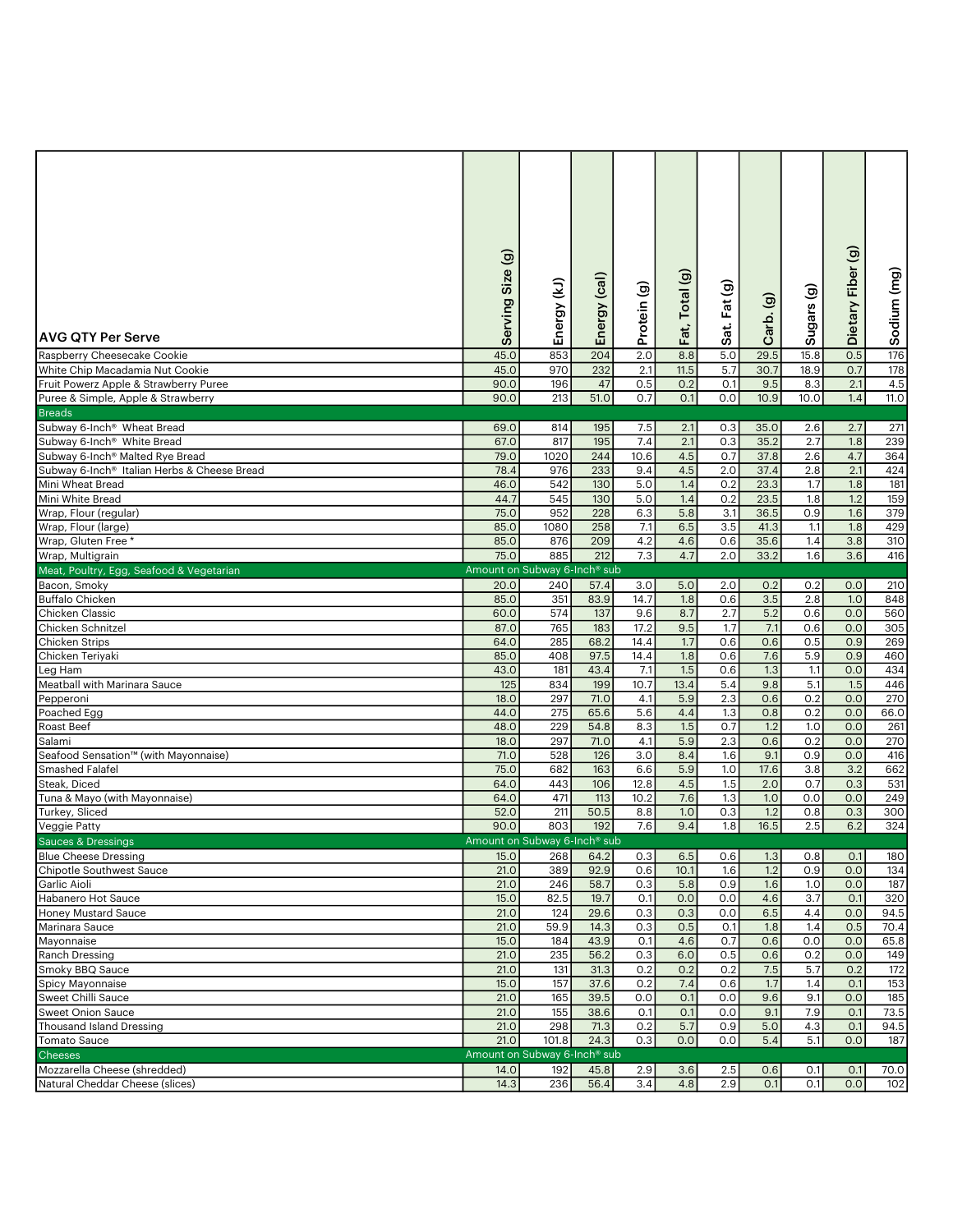| <b>AVG QTY Per Serve</b><br>Old English Style Processed Cheese (slices) | Size(g)<br>Serving<br>11.4                                                                                           | Energy (kJ)<br>161 | Energy (cal)<br>38.4 | Protein (g)<br>$\overline{2.3}$ | Total (g)<br>Fat,<br>3.0 | Sat. Fat (g)<br>2.1 | Carb. (g)<br>0.6 | Sugars (g)<br>0.3 | Dietary Fiber (g)<br>0.0 | Sodium (mg)<br>217 |  |
|-------------------------------------------------------------------------|----------------------------------------------------------------------------------------------------------------------|--------------------|----------------------|---------------------------------|--------------------------|---------------------|------------------|-------------------|--------------------------|--------------------|--|
| Vegetables                                                              | Amount on Subway 6-Inch <sup>®</sup> sub                                                                             |                    |                      |                                 |                          |                     |                  |                   |                          |                    |  |
| Avocado                                                                 | 35.0                                                                                                                 | 244                | 58.3                 | 1.2                             | 5.3                      | 0.6                 | 3.5              | 0.0               | 0.0                      | 0.00               |  |
| Beetroot (Selected Locations Only)                                      | 21.0                                                                                                                 | 49.3               | 11.8                 | $\overline{0.2}$                | 0.0                      | 0.0                 | 2.5              | 2.3               | 0.5                      | 52.5               |  |
| Capsicum (3 strips)                                                     | 7.0                                                                                                                  | 5.9                | 1.4                  | O.1                             | 0.0                      | 0.0                 | 0.2              | 0.2               | O.1                      | 0.21               |  |
| Carrots                                                                 | 7.0                                                                                                                  | 12.0               | 2.9                  | 0.1                             | 0.0                      | 0.0                 | 0.5              | 0.3               | 0.2                      | 4.8                |  |
| Cucumbers (3 slices)                                                    | 14.0                                                                                                                 | 8.8                | 2.1                  | O.1                             | 0.0                      | 0.0                 | 0.4              | 0.2               | 0.1                      | 0.28               |  |
| Jalapeno Peppers (3 rings)                                              | 4.0                                                                                                                  | 6.7                | 1.6                  | 0.1                             | 0.0                      | 0.0                 | 0.2              | 0.2               | O.1                      | 67.6               |  |
| Lettuce                                                                 | 21.0                                                                                                                 | 12.3               | 2.9                  | 0.2                             | 0.0                      | 0.0                 | 0.4              | 0.4               | 0.3                      | 2.1                |  |
| Onions                                                                  | 7.0                                                                                                                  | 11.7               | 2.8                  | O.1                             | 0.0                      | 0.0                 | 0.5              | 0.3               | O.1                      | 0.28               |  |
| Olives (3 rings)                                                        | 3.0                                                                                                                  | 16.1               | 3.8                  | 0.0                             | 0.3                      | O.1                 | 0.2              | 0.0               | O.1                      | 26.4               |  |
| Pickles (3 wheels)                                                      | 9.5                                                                                                                  | 5.9                | 1.4                  | 0.0                             | 0.0                      | 0.0                 | 0.2              | 0.0               | 0.1                      | 114                |  |
| Pineapple (Selected Locations Only)                                     | 20.0                                                                                                                 | 50.2               | 12.0                 | O.1                             | 0.0                      | 0.0                 | 3.6              | $\overline{3.2}$  | 0.2                      | 1.5                |  |
| Spinach                                                                 | 7.0                                                                                                                  | 6.4                | 1.5                  | 0.2                             | 0.0                      | 0.0                 | 0.2              | 0.0               | 0.2                      | 5.5                |  |
| Tomatoes (3 wheels)                                                     | 35.0                                                                                                                 | 26.4               | 6.3                  | 0.3                             | O.1                      | 0.0                 | 0.9              | 0.9               | 0.4                      | 1.8                |  |
| Seasonings                                                              | Amount on Subway 6-Inch <sup>®</sup> sub                                                                             |                    |                      |                                 |                          |                     |                  |                   |                          |                    |  |
| Pepper                                                                  | 1.0                                                                                                                  | 12.1               | 2.9                  | 0.1                             | 0.0                      | 0.0                 | 0.4              | 0.0               | 0.0                      | 0.25               |  |
| Salt                                                                    | 1.0                                                                                                                  | 0.0                | 0.0                  | 0.0                             | 0.0                      | 0.0                 | 0.0              | 0.0               | 0.0                      | 391                |  |
| <b>PROMOTIONAL ITEMS</b>                                                |                                                                                                                      |                    |                      |                                 |                          |                     |                  |                   |                          |                    |  |
| Subway <sup>®</sup> BBQ Pulled Pork                                     | Values include lettuce, onions, pickles, carrots, BBQ sauce on italian herb & cheese bread                           |                    |                      |                                 |                          |                     |                  |                   |                          |                    |  |
| Subway 6-Inch® BBQ Pulled Pork                                          | 208                                                                                                                  | 1920               | 460                  | 24.1                            | 14.9                     | 6.2                 | 56.0             | 15.6              | 3.0                      | 1330               |  |
| Subway® BBQ Pulled Pork with Bacon                                      | Values include lettuce, onions, jalapeno peppers, carrots, spicy mayonnaise, sliced<br>cheddar cheese on white bread |                    |                      |                                 |                          |                     |                  |                   |                          |                    |  |
| Subway 6-Inch <sup>®</sup> BBQ Pulled Pork with Bacon                   | 222                                                                                                                  | 2310               | 553                  | 29.3                            | 30.4                     | 10.3                | 48.5             | 11.7              | 2.6                      | 1410               |  |
| Meat, Poultry, Egg, Seafood                                             |                                                                                                                      |                    |                      |                                 |                          |                     |                  |                   |                          |                    |  |
| Pulled Pork (amount on a Subway 6-Inch® Sub)                            | 64.0                                                                                                                 | 774                | 185                  | 14.2                            | 10.1                     | 4.0                 | 9.6              | 6.0               | 0.0                      | 612                |  |

Nutrition information compiled using nutrition analysis from approved food manufacturers, independent laboratories and the USDA National Nutrient Database for Standard Reference. The nutrition information listed here is ba standard recipes and product formulations, however slight variations may occur due to the season of the year, use of an alternate supplier, region of the country and/or small differences in product assembly.

Double values for approximate Subway Footlong® sub nutrition values.

\*Our gluten free products are manufactured in a gluten free facility. However, other menu items and ingredients in our restaurants contain gluten. Although we take steps to reduce the chances of cross contamination, we pre items on shared equipment so we cannot guarantee our menu items are gluten free. If you have food allergies, sensitivities or special dietary needs, please visit our website – www.subway.com.au for more information.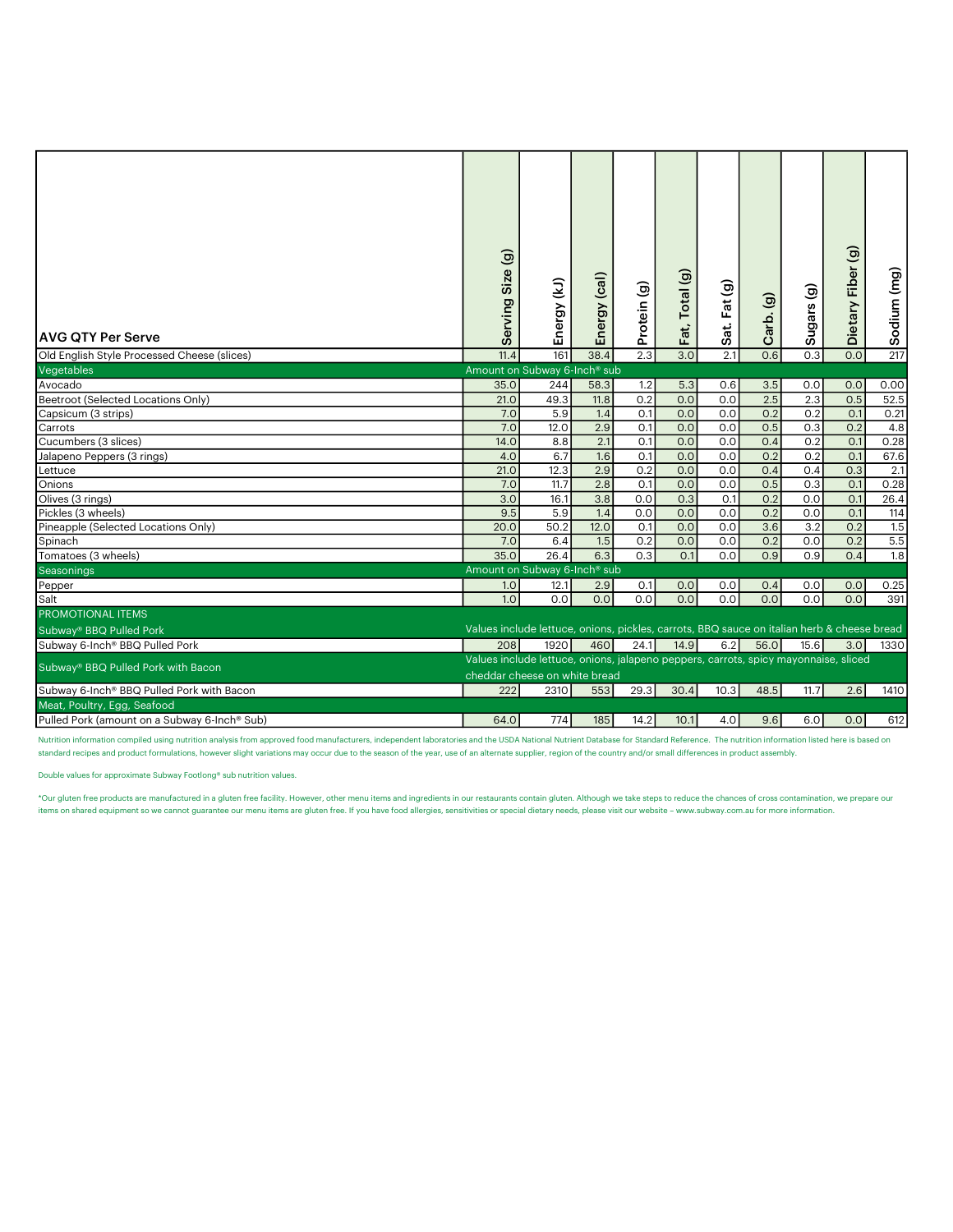## SUBWAY

## AUSTRALIA NUTRITION INFORMATION

June 2022

|                                                                    | erving Size (g) |             |                            |             | Fat, Total (g)                                                                |             |           |            | Dietary Fiber (g) | Sodium (mg) |
|--------------------------------------------------------------------|-----------------|-------------|----------------------------|-------------|-------------------------------------------------------------------------------|-------------|-----------|------------|-------------------|-------------|
|                                                                    |                 | Energy (kJ) | Energy (cal)               | Protein (g) |                                                                               | at. Fat (g) | Carb. (g) | Sugars (g) |                   |             |
| AVG QTY Per 100g                                                   | ທ               |             |                            |             |                                                                               | ഗ           |           |            |                   |             |
| Subway 6-Inch <sup>®</sup> Subs                                    | capsicum        |             |                            |             | Values include white bread, lettuce, spinach, tomatoes cucumbers, onions and  |             |           |            |                   |             |
| <b>Buffalo Chicken</b>                                             | 100             | 510         | 122                        | 9.5         | 1.7                                                                           | 0.4         | 17.1      | 3.1        | 1.7               | 453         |
| Chicken and Bacon Ranch Melt (with Mozzarella Cheese)              | 100             | 664         | 159                        | 10.5        | 6.7                                                                           | 2.1         | 14.4      | 2.1        | 1.5               | 342         |
| Chicken Classic                                                    | 100             | 670         | 160                        | 8.2         | 5.0                                                                           | 1.4         | 19.8      | 2.4        | 1.4               | 371         |
| Chicken Schnitzel                                                  | 100             | 673         | 161                        | 10.5        | 4.8                                                                           | 0.8         | 18.4      | 2.2        | 1.2               | 226         |
| <b>Chicken Strips</b>                                              | 100             | 527         | 126                        | 10.3        | 1.8                                                                           | 0.4         | 17.4      | 2.4        | 1.7               | 233         |
| Chicken Teriyaki                                                   | 100             | 535         | 128                        | 9.4         | 1.7                                                                           | 0.4         | 18.7      | 4.4        | 1.6               | 292         |
| Italian B.M.T. <sup>®</sup> (with Salami, Pepperoni and Leg Ham)   | 100             | 729         | 175                        | 9.4         | 6.9                                                                           | 2.5         | 18.4      | 2.6        | 1.4               | 469         |
| Leg Ham                                                            | 100             | 532         | 127                        | 7.7         | 1.9                                                                           | 0.5         | 19.5      | 2.9        | 1.5               | 340         |
| Meatball Melt (with Mozzarella and Marinara Sauce)                 | 100             | 646         | 154                        | 7.4         | 6.5                                                                           | 2.8         | 16.3      | 3.3        | 1.5               | 257         |
| Pizza Melt (with Salami, Pepperoni, Mozzarella and Marinara Sauce) | 100             | 755         | 181                        | 8.7         | 8.0                                                                           | 3.3         | 18.1      | 2.9        | 1.6               | 406         |
| Roast Beef                                                         | 100             | 544         | 130                        | 8.1         | 1.8                                                                           | 0.5         | 19.0      | 2.8        | 1.4               | 247         |
| Seafood Sensation™ (with Mayonnaise)                               | 100             | 620         | 148                        | 5.0         | 4.7                                                                           | 0.9         | 20.5      | 2.5        | 1.3               | 290         |
| Smashed Falafel                                                    | 100             | 674         | 161                        | 6.4         | 3.5                                                                           | 0.6         | 23.8      | 3.7        | 2.7               | 391         |
| Steak Melt (with Mozzarella Cheese)                                | 100             | 644         | 154                        | 10.2        | 4.4                                                                           | 1.9         | 17.1      | 2.3        | 1.4               | 360         |
| Tuna & Mayo (with Mayonnaise)                                      | 100             | 613         | 146                        | 8.4         | 4.5                                                                           | 0.7         | 17.5      | 2.1        | 1.3               | 224         |
| Turkey                                                             | 100             | 524         | 125                        | 8.2         | 1.6                                                                           | 0.3         | 18.6      | 2.7        | 1.5               | 261         |
| Veggie Delite® with Avo                                            | 100             | 585         | 140                        | 4.9         | 3.9                                                                           | 0.5         | 21.5      | 2.5        | 1.5               | 129         |
| Veggie Patty                                                       | 100             | 681         | 163                        | 6.4         | 4.7                                                                           | 0.9         | 21.9      | 2.9        | 3.7               | 231         |
|                                                                    |                 |             | Values include white bread |             | lettuce and tomatoes                                                          |             |           |            |                   |             |
| BLT (with Bacon)                                                   | 100             | 769         | 183                        | 7.7         | 5.1                                                                           | 1.6         | 25.7      | 3.0        | 1.7               | 316         |
|                                                                    |                 |             |                            |             | Values include white bread, lettuce, spinach, tomatoes, cucumbers, onions and |             |           |            |                   |             |
| Mini Subs                                                          | capsicum        |             |                            |             |                                                                               |             |           |            |                   |             |
| Turkey                                                             | 100             | 536         | 128                        | 7.7         | 1.6                                                                           | 0.3         | 19.9      | 2.7        | 1.6               | 243         |
| Leg Ham                                                            | 100             | 544         | 130                        | 7.3         | 1.8                                                                           | 0.4         | 20.6      | 2.9        | 1.6               | 306         |
| Roast Beef                                                         | 100             | 547         | 131                        | 8.2         | 1.9                                                                           | 0.5         | 19.1      | 2.8        | 1.4               | 251         |
| Veggie Delite® with Avo                                            | 100             | 594         | 142                        | 5.0         | 4.1                                                                           | 0.5         | 21.5      | 2.4        | 1.5               | 129         |
| <b>Breakfast</b>                                                   |                 |             |                            |             | Values include white bread, spinach, tomatoes, onions and capsicum            |             |           |            |                   |             |
| Bacon and Egg (with Cheddar Cheese)                                | 100             | 805         | 192                        | 10.0        | 8.2                                                                           | 3.2         | 19.0      | 2.3        | 1.3               | 310         |
| Egg and Cheese (Cheddar)                                           | 100             | 761         | 182                        | 9.4         | 6.3                                                                           | 2.5         | 21.0      | 2.4        | 1.5               | 228         |
| Ham, Egg and Cheese (Cheddar)                                      | 100             | 700         | 168                        | 10.5        | 5.9                                                                           | 2.3         | 17.6      | 2.5        | 1.2               | 378         |
| Ham, Tomato and Cheese (Cheddar)                                   | 100             | 715         | 170                        | 10.3        | 4.7                                                                           | 2.1         | 21.4      | 3.0        | 1.5               | 434         |
| <b>Snacks</b>                                                      |                 |             |                            |             |                                                                               |             |           |            |                   |             |
| Avocado Toastie (on White Bread)                                   | 100             | 956         | 228                        | 7.1         | 9.2                                                                           | 1.1         | 30.8      | 2.0        | 1.3               | 174         |
| Cheesy Garlic Toastie (on White Bread)                             | 100             | 1250        | 300                        | 11.8        | 13.1                                                                          | 5.6         | 33.0      | 3.2        | 1.9               | 636         |
| Chipotle Quesadilla (on Wrap with Mozzarella Cheese)               | 100             | 1260        | 299                        | 8.9         | 19.7                                                                          | 7.4         | 22.6      | 2.1        | 1.3               | 458         |
| FitChips <sup>®</sup> (selected locations only)                    | 100             | 620         | 147                        | 3.4         | 3.7                                                                           | 0.3         | 23.5      | 1.3        | 2.8               | 56.0        |
| Garlic & Herb Toastie (on White Bread)                             | 100             | 1220        | 291                        | 8.8         | 9.0                                                                           | 1.6         | 42.4      | 4.1        | 2.2               | 680         |
| Ham, Cheese & Tomato Jaffle (on White Bread with Mayonnaise)       | 100             | 910         | 216                        | 10.1        | 8.4                                                                           | 3.0         | 24.7      | 2.7        | 1.5               | 429         |
| Meatball Mozza Pot (with Marinara Sauce)                           | 100             | 700         | 166                        | 9.0         | 11.3                                                                          | 4.8         | 7.7       | 3.9        | 1.2               | 362         |
| Cookies & Sides                                                    |                 |             |                            |             |                                                                               |             |           |            |                   |             |
|                                                                    |                 |             |                            |             |                                                                               |             |           |            |                   |             |
| Chocolate Chip Cookie                                              | 100             | 2120        | 507                        | 4.7         | 23.9                                                                          | 12.4        | 69.8      | 42.9       | 2.7               | 367         |
| Chocolate Chip Rainbow Cookie                                      | 100             | 1960        | 469                        | 4.4         | 21.6                                                                          | 10.8        | 65.4      | 38.3       | 1.8               | 230         |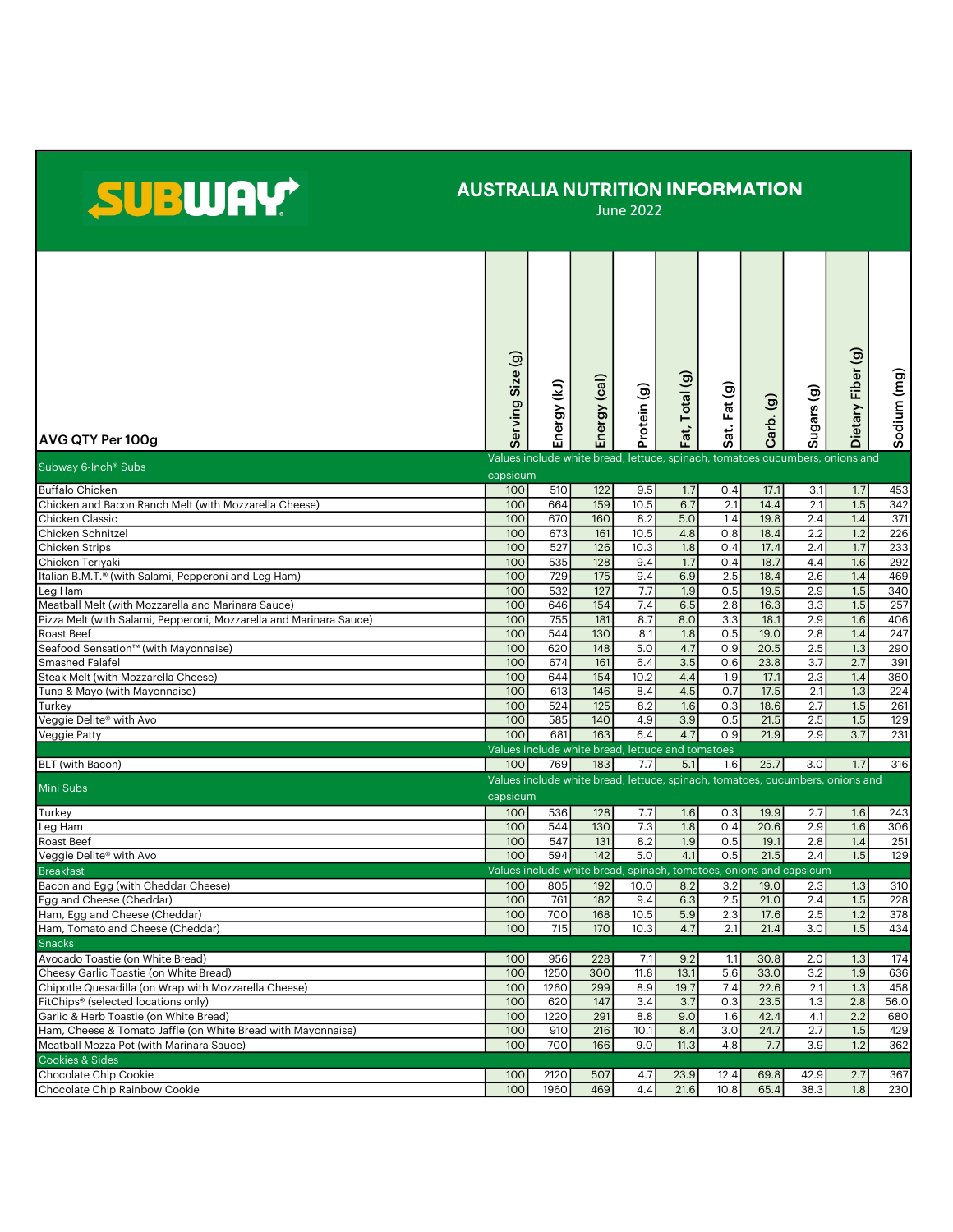| <b>AVG QTY Per 100g</b>                  | Size(g)<br>Serving | Energy (kJ) | Energy (cal) | Protein (g) | Fat, Total (g) | Sat. Fat (g) | $\widehat{\mathbf{e}}$<br>Carb. | Sugars (g)       | Dietary Fiber (g) | Sodium (mg)      |
|------------------------------------------|--------------------|-------------|--------------|-------------|----------------|--------------|---------------------------------|------------------|-------------------|------------------|
| Double Chocolate Chip Cookie             | 10 <sub>C</sub>    | 1970        | 471          | 4.4         | 21.1           | 12.0         | 66.8                            | 44.3             | $\overline{2.5}$  | 367              |
| Raspberry Cheesecake Cookie              | 100                | 1900        | 453          | 4.4         | 19.6           | 11.1         | 65.5                            | 35.2             | 1.1               | 390              |
| White Chip Macadamia Nut Cookie          | 100                | 2160        | 515          | 4.6         | 25.5           | 12.6         | 68.3                            | 42.1             | 1.6               | 395              |
| Fruit Powerz Apple & Strawberry Puree    | 100                | 220         | 52           | 0.6         | 0.2            | 0.1          | 10.5                            | 9.2              | 2.3               | 5.0              |
| Puree & Simple, Apple & Strawberry       | 100                | 237         | 56.7         | 0.8         | 0.1            | 0.0          | 12.1                            | 11.1             | 1.6               | 12.2             |
| <b>Breads</b>                            |                    |             |              |             |                |              |                                 |                  |                   |                  |
| <b>Wheat Bread</b>                       | 100                | 1180        | 282          | 10.9        | 3.0            | 0.5          | 50.7                            | 3.8              | 3.9               | 393              |
| <b>White Bread</b>                       | 100                | 1220        | 292          | 11.1        | 3.2            | 0.5          | 52.5                            | 4.0              | 2.7               | 356              |
| Malted Rye Bread                         | 100                | 1290        | 308          | 13.5        | 5.7            | 0.9          | 47.9                            | 3.3              | 5.9               | 461              |
| Italian Herbs & Cheese Bread             | 100                | 1240        | 297          | 12.0        | 5.8            | 2.5          | 47.6                            | 3.6              | 2.6               | 541              |
| Mini Wheat Bread                         | 100                | 1180        | 282          | 10.9        | 3.0            | 0.5          | 50.7                            | 3.8              | 3.9               | 393              |
| Mini White Bread                         | 100                | 1220        | 292          |             | 3.2            | 0.5          | 52.5                            | 4.0              | 2.7               | 356              |
|                                          | 100                | 1270        | 304          | 11.1        |                |              |                                 |                  | 2.1               | 505              |
| Wrap, Flour (regular)                    |                    |             |              | 8.4         | 7.7<br>7.7     | 4.1          | 48.6                            | 1.2              |                   |                  |
| Wrap, Flour (large)                      | 100                | 1270        | 304          | 8.4         |                | 4.1          | 48.6                            | 1.3              | 2.1               | 505              |
| Wrap, Gluten Free *                      | 100                | 1030        | 246          | 4.9         | 5.4            | 0.7          | 41.9                            | 1.7              | 4.5               | 365              |
| Wrap, Multigrain                         | 100                | 1180        | 282          | 9.7         | 6.2            | 2.7          | 44.3                            | 2.1              | 4.8               | 555              |
| Meat, Poultry, Egg, Seafood & Vegetarian |                    |             |              |             |                |              |                                 |                  |                   |                  |
| Bacon, Smoky                             | 100                | 1200        | 287          | 15.0        | 25.0           | 10.0         | 1.2                             | 1.2              | 0.1               | 1050             |
| <b>Buffalo Chicken</b>                   | 100                | 413         | 98.7         | 17.3        | 2.2            | 0.7          | 4.2                             | $\overline{3.3}$ | 1.2               | 1000             |
| Chicken Classic                          | 100                | 957         | 229          | 16.0        | 14.5           | 4.5          | 8.7                             | 1.0              | 0.0               | 934              |
| Chicken Schnitzel                        | 100                | 879         | 210          | 19.8        | 10.9           | 1.9          | 8.2                             | 0.7              | 0.0               | 350              |
| <b>Chicken Strips</b>                    | 100                | 446         | 107          | 22.5        | 2.6            | 0.9          | 1.0                             | 0.8              | 1.4               | 420              |
| Chicken Teriyaki                         | 100                | 480         | 115          | 16.9        | 2.1            | 0.7          | 8.9                             | 7.0              | 1.1               | 542              |
| Leg Ham                                  | 100                | 422         | 101          | 16.5        | 3.5            | 1.3          | 3.1                             | 2.6              | 0.0               | 1010             |
| Meatball with Marinara Sauce             | 100                | 668         | 160          | 8.6         | 10.8           | 4.3          | 7.9                             | 4.1              | 1.2               | 357              |
| Pepperoni                                | 100                | 1650        | 394          | 22.9        | 32.6           | 13.0         | 3.2                             | 1.0              | 0.0               | 1500             |
| Poached Egg                              | 100                | 624         | 149          | 12.8        | 10.1           | 3.0          | 1.9                             | 0.4              | 0.0               | 150              |
| Roast Beef                               | 100                | 478         | 114          | 17.2        | 3.1            | 1.4          | 2.6                             | 2.1              | 0.0               | 544              |
| Salami                                   | 100                | 1650        | 394          | 22.9        | 32.6           | 13.0         | 3.2                             | 1.0              | 0.0               | 1500             |
| Seafood Sensation™ (with Mayonnaise)     | 100                | 740         | 178          | 4.3         | 11.8           | 2.3          | 12.8                            | 1.3              | 0.0               | 590              |
| <b>Smashed Falafel</b>                   | 100                | 910         | 217          | 8.8         | 7.9            | 1.3          | 23.5                            | 5.1              | 4.3               | 880              |
| Steak, Diced                             | 100                | 692         | 165          | 20.0        | 7.0            | 2.4          | 3.1                             | 1.1              | 0.4               | 830              |
| Tuna & Mayo (with Mayonnaise)            | 100                | 737         | 176          | 16.0        | 11.9           | 2.0          | 1.6                             | 0.0              | 0.0               | 389              |
| Turkey, Sliced                           | 100                | 406         | 97.0         | 17.0        | 2.0            | 0.6          | 2.3                             | 1.6              | 0.5               | 576              |
| Veggie Patty                             | 100                | 892         | 213          | 8.4         | 10.4           | 2.0          | 18.3                            | 2.8              | 6.9               | 360              |
| <b>Sauces &amp; Dressings</b>            |                    |             |              |             |                |              |                                 |                  |                   |                  |
| <b>Blue Cheese Dressing</b>              | 100                | 1790        | 428          | 1.9         | 43.3           | 4.3          | 8.7                             | 5.4              | 0.5               | 1200             |
| Chipotle Southwest Sauce                 | 100                | 1850        | 442          | 2.9         | 48.0           | 7.7          | 5.6                             | 4.4              | 0.0               | 636              |
| Garlic Aioli                             | 100                | 1170        | 280          | 1.4         | 27.5           | 4.2          | 7.6                             | 4.7              | 0.0               | 890              |
| Habanero Hot Sauce                       | 100                | 550         | 131          | 0.6         | 0.3            | 0.1          | 30.8                            | 24.6             | 0.6               | 2130             |
| <b>Honey Mustard Sauce</b>               | 100                | 590         | 141          | 1.3         | 1.3            | 0.1          | 30.8                            | 20.9             | 0.0               | 450              |
| Marinara Sauce                           | 100                | 285         | 68.1         | 1.6         | 2.5            | 0.3          | 8.4                             | 6.9              | 2.3               | 335              |
| Mayonnaise                               | 100                | 1220        | 293          | 0.9         | 30.5           | 4.9          | 4.3                             | 0.0              | 0.0               | 439              |
| Ranch Dressing                           | 100                | 1120        | 268          | 1.4         | 28.4           | 2.4          | 2.8                             | 1.0              | 0.0               | $\overline{710}$ |
| Smoky BBQ Sauce                          | 100                | 623         | 149          | 0.8         | 1.0            | 1.0          | 35.8                            | 27.2             | 0.9               | 819              |
| Spicy Mayonnaise                         | 100                | 1050        | 251          | 1.3         | 49.4           | 4.0          | 11.3                            | 9.1              | 0.4               | 1020             |
| Sweet Chilli Sauce                       | 100                | 786         | 188          | 0.2         | 0.3            | 0.1          | 45.7                            | 43.1             | 0.0               | 880              |
| <b>Sweet Onion Sauce</b>                 | 100                | 738         | 184          | 0.5         | 0.6            | 0.1          | 43.5                            | 37.8             | 0.4               | 350              |
| <b>Thousand Island Dressing</b>          | 100                | 1420        | 339          | 0.8         | 27.1           | 4.3          | 23.9                            | 20.5             | 0.6               | 450              |
| <b>Tomato Sauce</b>                      | 100                | 485         | 116          | 1.3         | 0.1            | 0.0          | 25.5                            | 24.3             | 0.0               | 890              |
| <b>Cheeses</b>                           |                    |             |              |             |                |              |                                 |                  |                   |                  |
| Mozzarella Cheese (shredded)             | 100                | 1370        | 327          | 21.0        | 26.0           | 18.0         | 4.0                             | 0.5              | 0.9               | 500              |
|                                          |                    |             |              |             |                |              |                                 |                  |                   |                  |